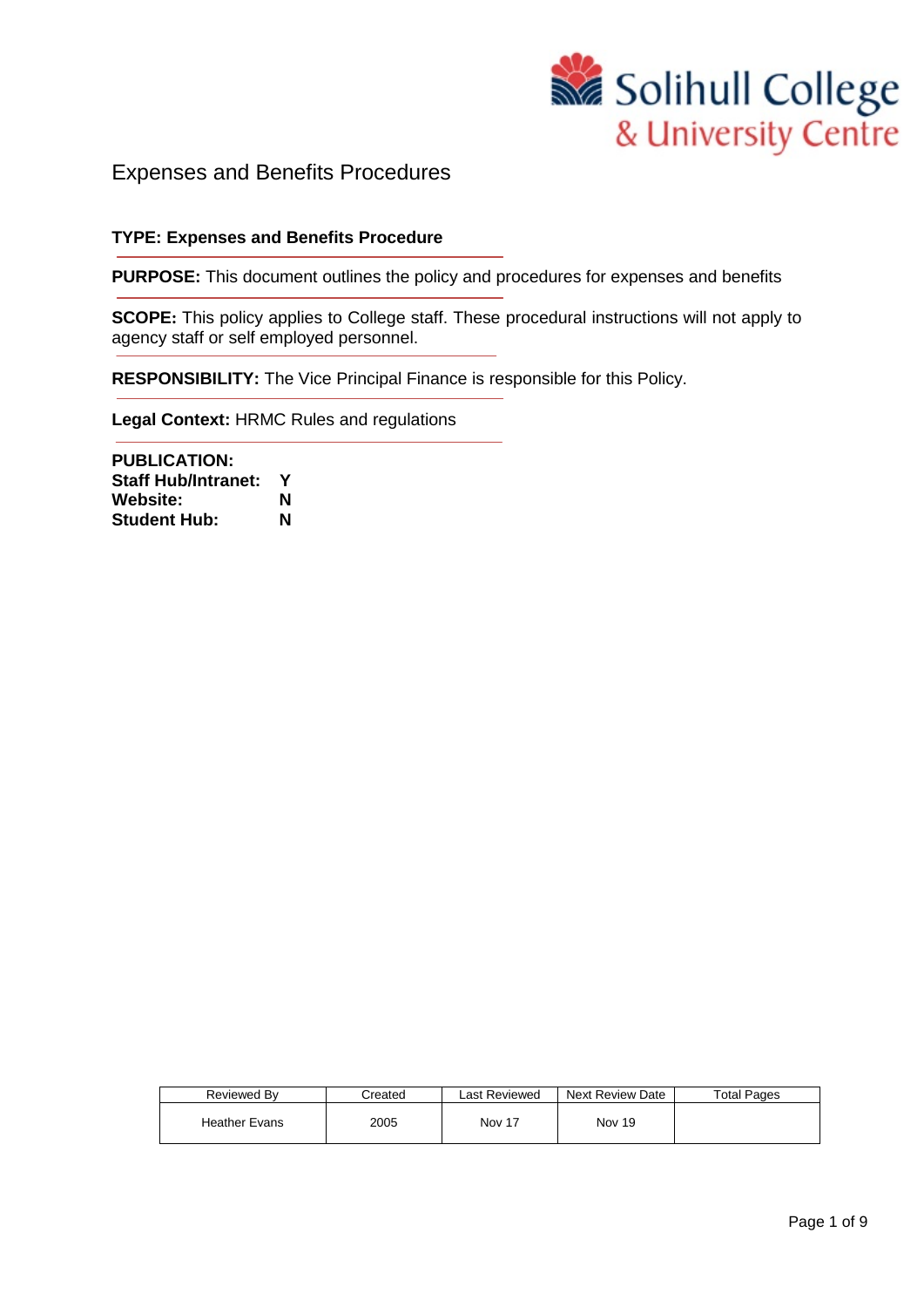## **Contents**

| 1. Introduction                 |                                                                                                                                                                                                                                                                                                                   | 3                                                                                                 |
|---------------------------------|-------------------------------------------------------------------------------------------------------------------------------------------------------------------------------------------------------------------------------------------------------------------------------------------------------------------|---------------------------------------------------------------------------------------------------|
| 1.1<br>1.2<br>1.3<br>1.4        | <b>Expense Reimbursement Procedure</b><br><b>Foreign Currency</b><br>Authorisation of Expense Claims<br>Advances                                                                                                                                                                                                  | 3<br>3<br>3<br>$\overline{4}$                                                                     |
| 2. Travel                       |                                                                                                                                                                                                                                                                                                                   | 4                                                                                                 |
| 2.1                             | <b>Car Travel and Related Matters</b><br>2.1.1 General<br>2.1.2 Definitions of Business Mileage<br>2.1.3 Own Cars<br>2.1.4 Bicycle<br>2.1.5 Pool Cars / Vans<br>2.1.6 Car Parking<br>2.1.7 Public Transport including Train Travel<br>2.1.8 Taxi Travel<br>2.1.9 Overseas Travel<br>2.1.10 Out of Pocket Expenses | 4<br>4<br>4<br>5<br>5<br>6<br>6<br>$6\phantom{a}$<br>$\boldsymbol{6}$<br>$6\phantom{a}$<br>6<br>6 |
| 3. Subsistence                  |                                                                                                                                                                                                                                                                                                                   | $\overline{7}$                                                                                    |
| 3.1                             | <b>Meal Reimbursement</b><br>3.1.1 Breakfast<br>3.1.2 Lunch<br>3.1.3 Evening Meal                                                                                                                                                                                                                                 | 7<br>$\overline{7}$<br>7<br>$\overline{7}$                                                        |
| 3.2<br>3.3<br>3.4<br>3.5<br>3.6 | <b>Hotel Accommodation</b><br><b>Staff Meals</b><br>Entertainment<br><b>Whole College Events</b><br>Long Service                                                                                                                                                                                                  | 8<br>8<br>8<br>9<br>9                                                                             |
| 4. Expenses and Benefits        |                                                                                                                                                                                                                                                                                                                   |                                                                                                   |
| 4.1<br>4.2<br>4.3               | Home / Mobile Telephone<br>Internet<br><b>Training Courses</b>                                                                                                                                                                                                                                                    | 9<br>9<br>9                                                                                       |
|                                 |                                                                                                                                                                                                                                                                                                                   |                                                                                                   |

## **Appendix 1** – Expense Rates and Allowances

**Appendix 2** – Travelling and Subsistence Allowance Claim Form

**Appendix 3** – Petty Cash Voucher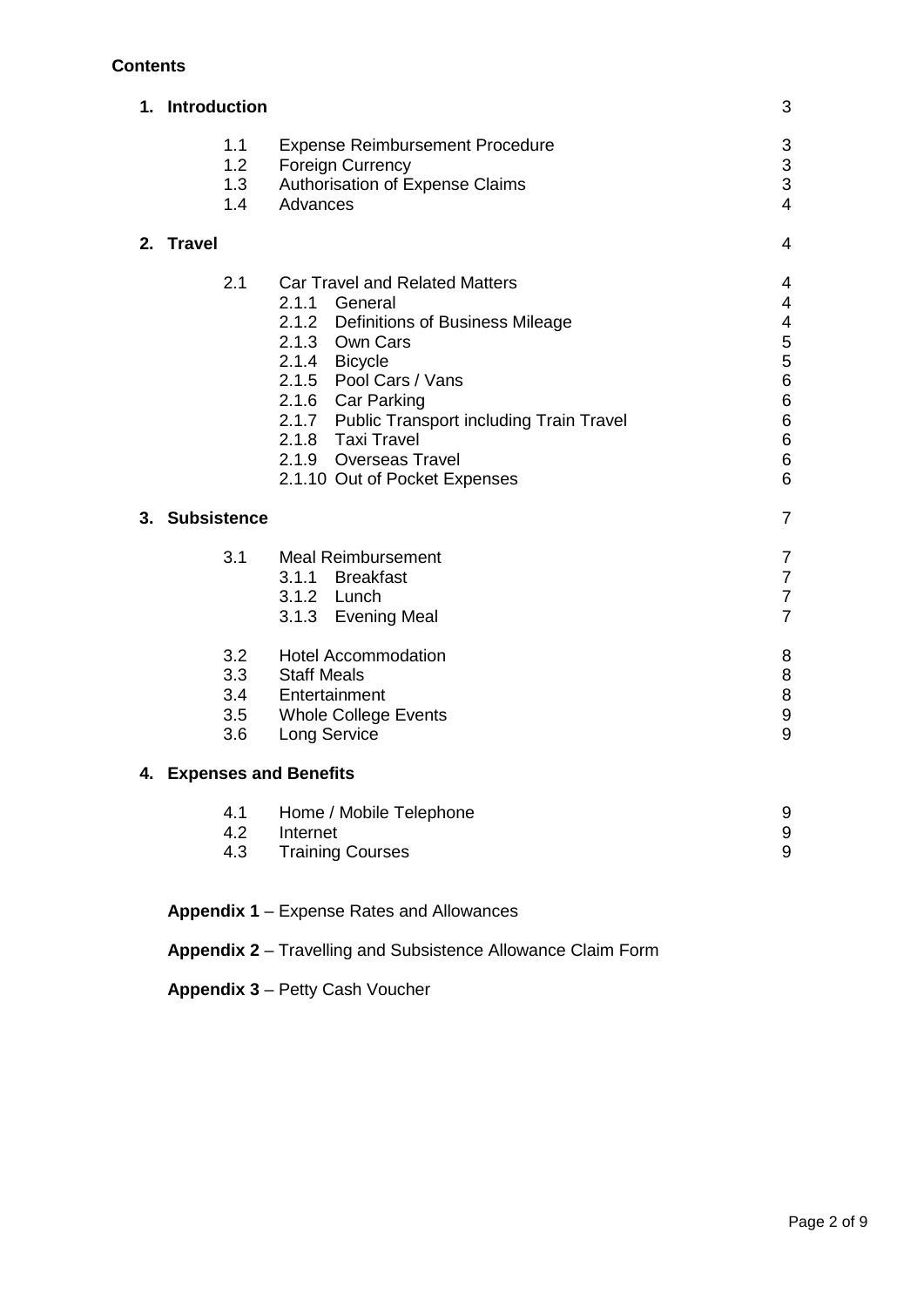## **1. INTRODUCTION**

The information and procedures contained in this manual are for the guidance of College staff. These procedural instructions will not apply to agency staff or self employed personnel.

#### **1.1. Expense Reimbursement Procedure**

Expenses incurred on behalf of the College are to be recorded in detail on an expenses claim form (shown at Appendix 2). Claims must be submitted on a timely basis. Expense forms must be supported by receipts wherever the supplier can reasonably be expected to provide a receipt. The declaration on the expenses claim form must be signed by the claimant and the form must be authorised in accordance with the authorisation procedures detailed below. The completed forms should be submitted to the Payroll Office, together with all supporting documentation (receipts etc.) preferably no later than the end of the month following that in which payment is made. The College reserves the right to not pay for expenses received after this deadline.

All supporting documentation will be retained centrally for three years.

#### **1.2. Foreign Currency**

Where expenses are incurred in foreign currencies, the amounts should be shown in the currency in question. Reimbursement will be made in sterling, and the amount shown in the 'Totals' boxes should be the sterling equivalent. The rate of exchange must be indicated on the form, which can be obtained from the internet by googling "Rate of Exchange" and the claim is to be processed as detailed in 1.1.

#### **1.3. Authorisation of Expense Claims**

Expense claims are to be submitted to the Payroll Office after they have been authorised in accordance with the following table.

| All staff except members of EMT                     | <b>EMT Line Manager</b>     |
|-----------------------------------------------------|-----------------------------|
| Executive Management Team (EMT) except<br>Principal | Principal                   |
| Principal                                           | <b>Chair of Corporation</b> |
| Governors (excluding Chair of Corporation)          | <b>Chair of Corporation</b> |
| Chair of Corporation                                | Vice Chair of Corporation   |

Claims should not be returned to the claimant after authorisation; they should be forwarded to the Payroll Office. Any amendments made to expenses claim forms should be initialled by the claimant and by the individual authorising the claim.

All employees should note that any attempt to submit a false claim will be treated as a serious disciplinary offence.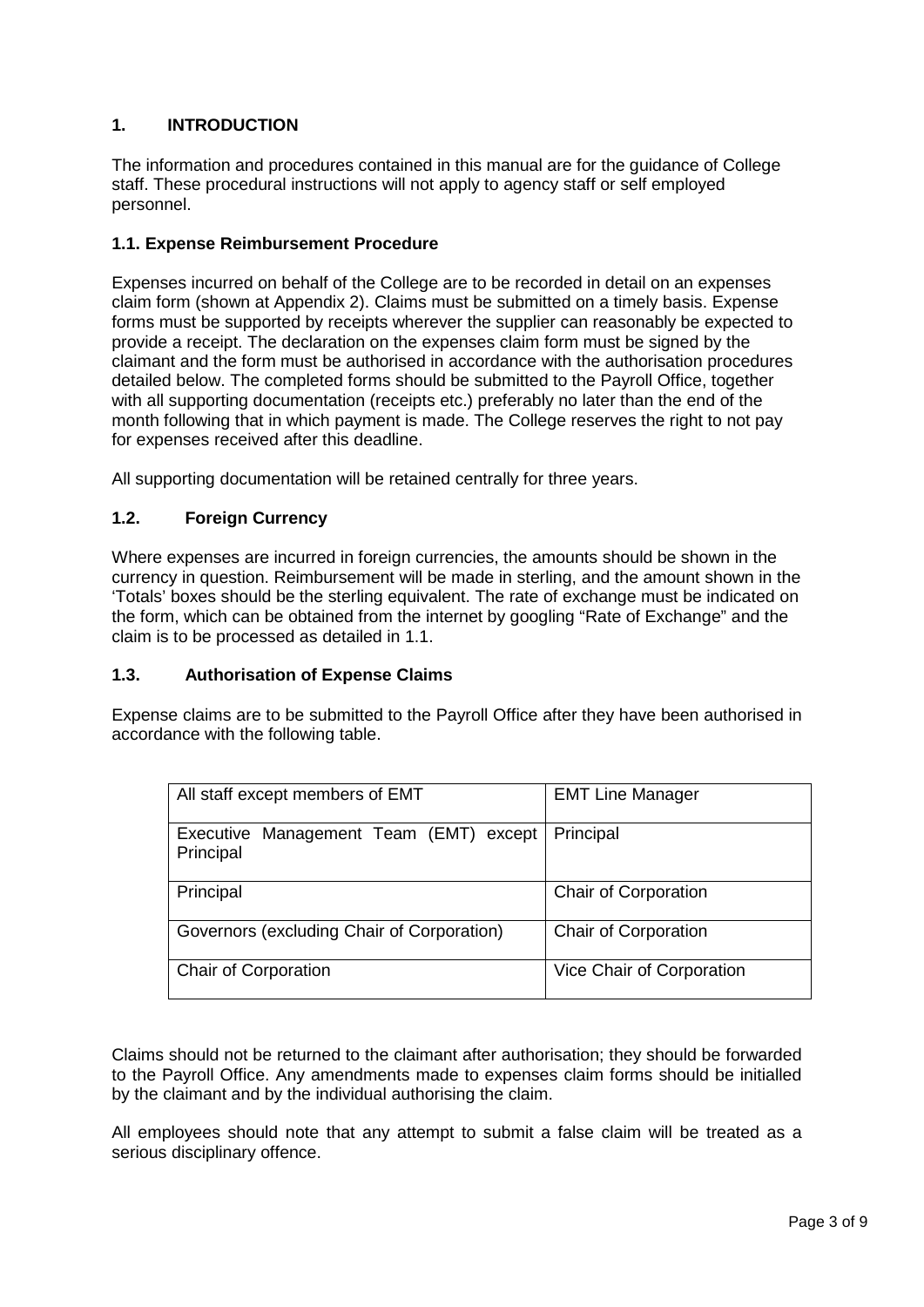#### **1.4. Advances**

Advances against expenses are not normally paid. However in exceptional circumstances, claims are to be submitted to the Finance Team and then to be authorised by the Vice Principal Finance. Advances against expenses may be claimed subject to the following conditions:

- (i) Amounts advanced will be limited to the amount of anticipated cash expenditure and must be authorised in accordance with the authorising procedures described above.
- (ii) An advance must be cleared by submission of an expenses claim form as soon as possible. Any unused balance of the advance must be repaid within seven days of the date it was provided. No further advances can be made while an advance is outstanding.

## **2. TRAVEL**

In respect of all journeys, an employee and his/her manager should determine the most effective and efficient mode of transport, i.e. car, train etc., as only business travel will be reimbursed. Where there is any doubt, the employee should consult the Vice Principal Finance to confirm the most cost effective method.

#### **2.1. Car Travel and Related Matters**

#### **2.1.1. General**

Only genuine business mileage will be reimbursed. Details of mileage should show the journey, start place, destination, and reason for the journey and total miles claimed. All business mileage claims should be recorded on the expense claim form (Appendix 2) and processed as detailed in 1.1 above. Claims will be monitored, as any provision of private fuel will result in a PAYE liability on the employee, and VAT and NIC liabilities on the College.

#### **2.1.2. Definitions of Business Mileage**

For the purposes of determining the extent to which journeys may be regarded as business journeys the following rules apply for employees who normally work at one College site but occasionally travel to other College sites, clients etc. Normal place of work is usually the place that is most frequently attended to perform work duties. Typically, this will be where the member of staff is contracted, has an office or desk and support services which are regularly used. This is not necessarily the place where the member of staff was first recruited and can change as duties change over time.

All journeys between home and the normal College site are to be regarded as private and the costs of these journeys are not to be claimed. All journeys away from the normal College site on business may be regarded as business journeys, except where a journey commences or ends at the home of the employee. In such circumstances the employee may only claim distance travelled less the normal home to work mileage.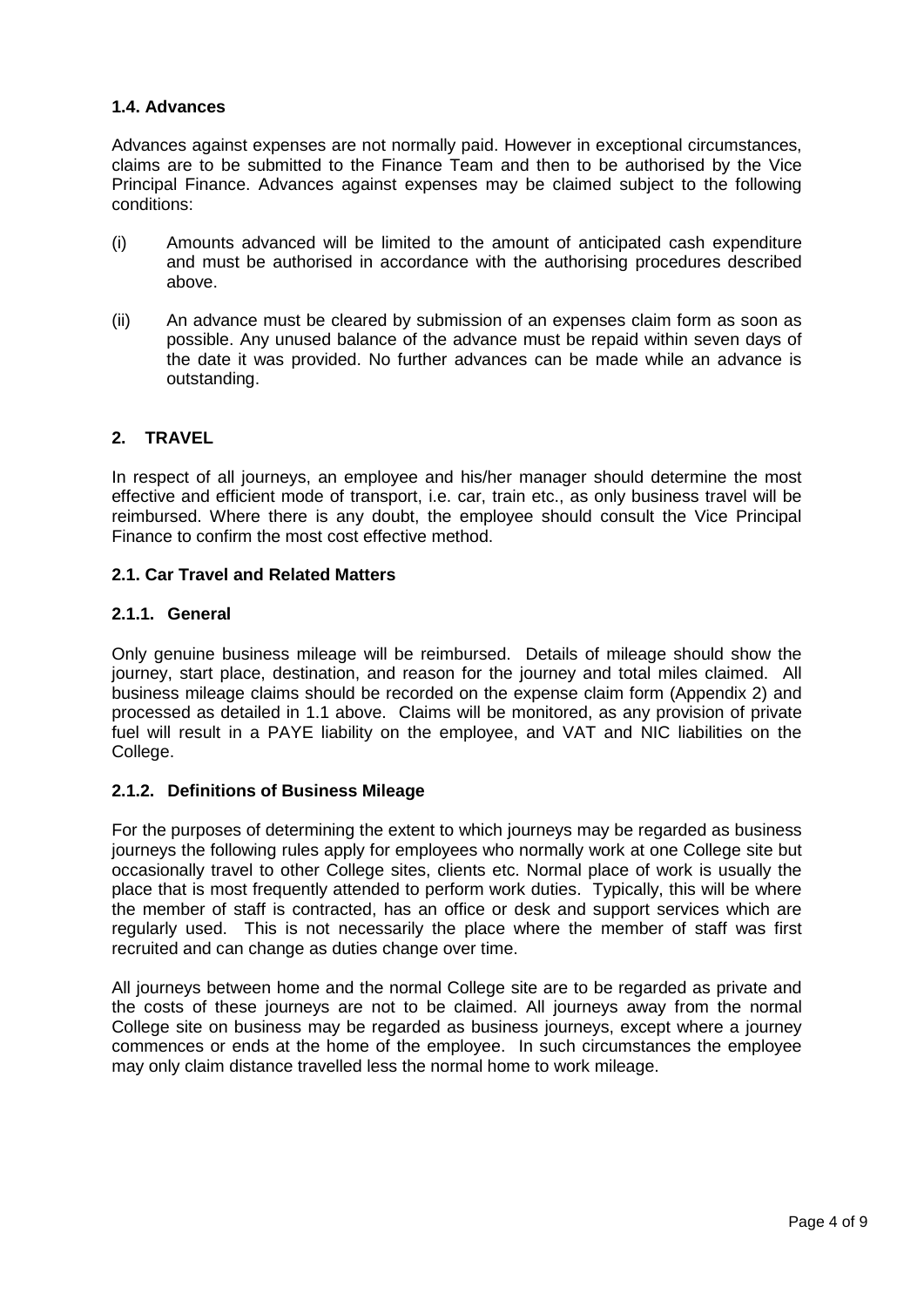#### Examples are given below:

## Example



Example 1 – An employee who is based at Blossomfield travels from home to Woodlands and then returns home. This will be 6 miles in total. As this is less than home to normal place of work then no mileage can be claimed.

Example 2 – An employee who is based at Woodlands travels from home to Woodlands, then to Blossomfield and then back home. The employee cannot claim from home to Woodlands as this is their normal home to work journey. They can claim for 10 miles between Woodlands and Blossomfield. Their journey home from Blossomfield is 11 miles and they can claim 8 miles as they need to deduce their normal home to work mileage of 3 miles. In all, the employee can claim 18 miles.

Example 3 – If the employee who is based at Blossomfield travels from home to Coventry for a meeting and then home again the total mileage is 24 miles. The employee can claim 24 miles less the normal home to Blossomfield mileage of 22 miles and therefore can claim 2 miles.

Employees must provide sufficient detail on the expense claim form. No tax or NIC liability will arise in respect of travel expenses claimed.

## **2.1.3. Own Cars**

In respect of employees using their own car on College business, a mileage rate, based on HMRC's authorised mileage rate as set out in Appendix 1, will be paid upon completion of the Expense Claim Form set out in Appendix 2 and processed as detailed in 1.1 above. Any change in the rate will be notified to the employees periodically. Staff are required to confirm that the vehicle used is insured for business use when they sign the expense claim form. The cost of any additional insurance premium incurred by the individual is covered by the mileage rate paid by the College as indicated in Appendix 1.

#### **2.1.4. Bicycle**

In respect of an employee using their own bicycle on College business, a bicycle rate based on HMRC's bicycle rate will be paid as set out in Appendix 1. Any changes in mileage rates will be notified to the employee periodically.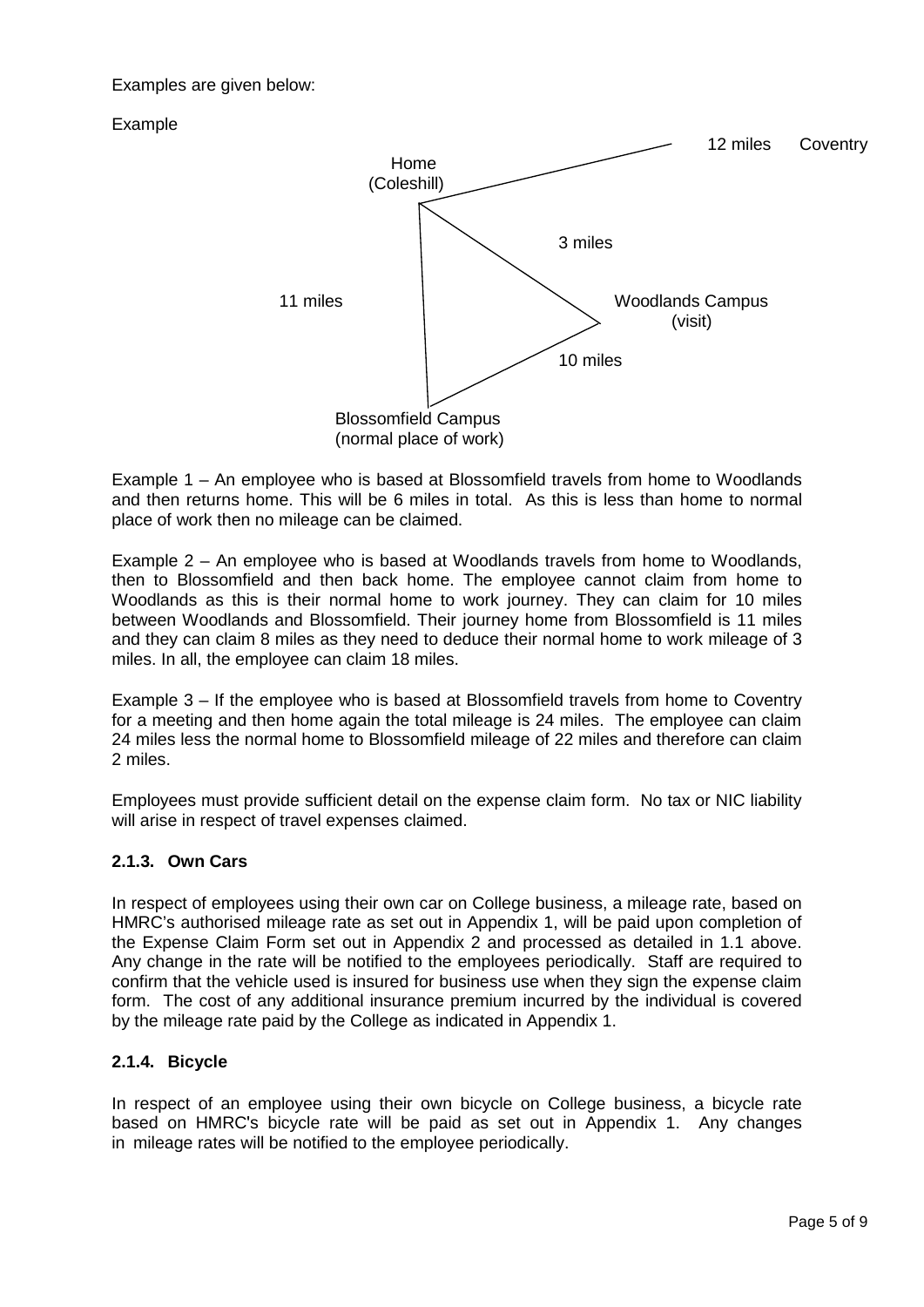#### **2.1.5. Pool Cars / Vans**

Where an employee uses a pool car or van for business purposes, any fuel expenditure may be reclaimed on production of a receipt and completion of a Petty Cash Claim Form as set out in Appendix 3 duly authorised. The pool vehicle must not be taken home at night, except in exceptional circumstances, which must be previously authorised by a member of EMT. No pool vehicle must be used privately or to the exclusion of other employees.

No tax or NIC liability will arise under these circumstances.

#### **2.1.6. Car Parking**

Car parking away from the normal place of work will be reimbursed providing a copy of a receipt is attached to the expense claim as set out in Appendix 2 and processed as detailed in 1.1 above. Parking fines will not be reimbursed.

#### **2.1.7. Public Transport including Train Travel**

Where employees need to travel by public transport on College business, standard class travel is to be used and all expenditure fully receipted. Tickets should be pre-booked through the rail warrant process. To do this, an order is raised and when authorised, Purchase Ledger will issue a voucher. This is taken to the railway ticket office who will then issue the ticket for travel. Reimbursement may not be guaranteed where employees have not followed this process.

#### **2.1.8. Taxi Travel**

The use of a taxi is only to be considered for exceptional circumstances. After business train travel, taxis can be used for journeys to hotel accommodation if essential. All claims must be fully receipted as set out in Appendix 2 and processed as detailed in 1.1 above.

#### **2.1.9. Overseas Travel**

Occasionally the College will require certain employees to undertake overseas business travel. In all cases such travel needs to be approved in advance in line with the Overseas Travel Procedures. In such instances the College will reimburse the costs of all business expenditure which must be fully receipted with an itemised VAT receipt. Claims should be made on the expense claim form. Personal incidental expenses will be paid in accordance with the rates in Appendix 1.

Air travel must be booked through normal College purchasing procedures. The College will not meet any if the costs incurred by spouses/partners when accompanying employees on overseas business travel.

No tax or NIC liability will arise in respect of these expenses.

#### **2.1.10. Out of Pocket Expenses**

The College may reimburse other out of pocket business expenses on production of an itemised receipt and following approval by a member of EMT as set out in Appendix 2 and processed as detailed in 1.1 above.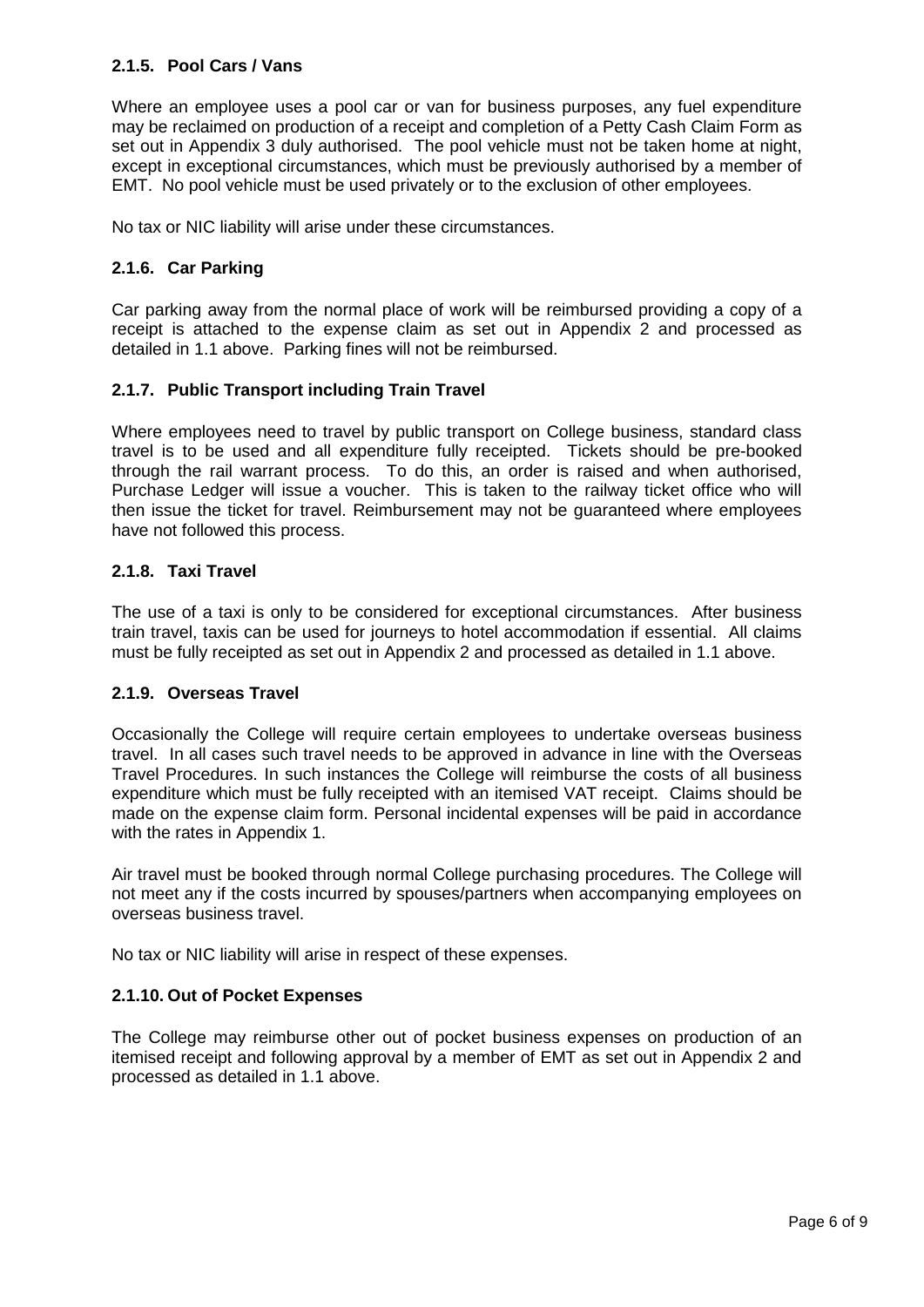#### **3. SUBSISTENCE**

#### **3.1. Meals Reimbursement**

All individuals operating a normal working day at their normal College place of work will be expected to provide their own meals.

Employees who are required to travel in the course of their work are entitled to claim the additional cost of meals taken en route where they are outside West Midlands area. All expenditure must be fully receipted with an itemised receipt and reimbursement may be refused. If it is considered that the expenses being claimed are excessive or unreasonable in nature. Meal expenses will be determined annually by the Principal.

#### **3.1.1. Breakfast**

Receipted breakfast expenditure may be reimbursed as shown in Appendix 1 provided the employee is on College business away from their normal office and the following conditions are fulfilled

- the employee is staying in overnight accommodation, i.e. breakfast is not included in the hotel; or
- the employee is required to leave home before 7:00am to undertake a business journey.

#### **3.1.2. Lunch**

Receipted lunch expenditure may be reimbursed in with Appendix 1 where the employee is outside West Midlands area away from their normal office on College business and also absent for more than 5 hours, straddling lunch time.

#### **3.1.3. Evening Meal**

Employees staying away overnight on College business will be entitled to include the cost of a reasonable evening meal on the hotel bill, including one drink.

Where an evening meal is not included on the hotel bill employees may claim reimbursement of reasonable receipted costs in accordance with Appendix 1 as long as they are staying away from their normal office.

Where there is a requirement to work late away from their normal College site or home i.e. after 7.30pm. For this to be claimed, employees would normally be expected to be staying away overnight or outside the West Midlands area from their normal workplace. Employees may claim reimbursement of the receipted cost of an evening meal. This must be approved in advance wherever possible.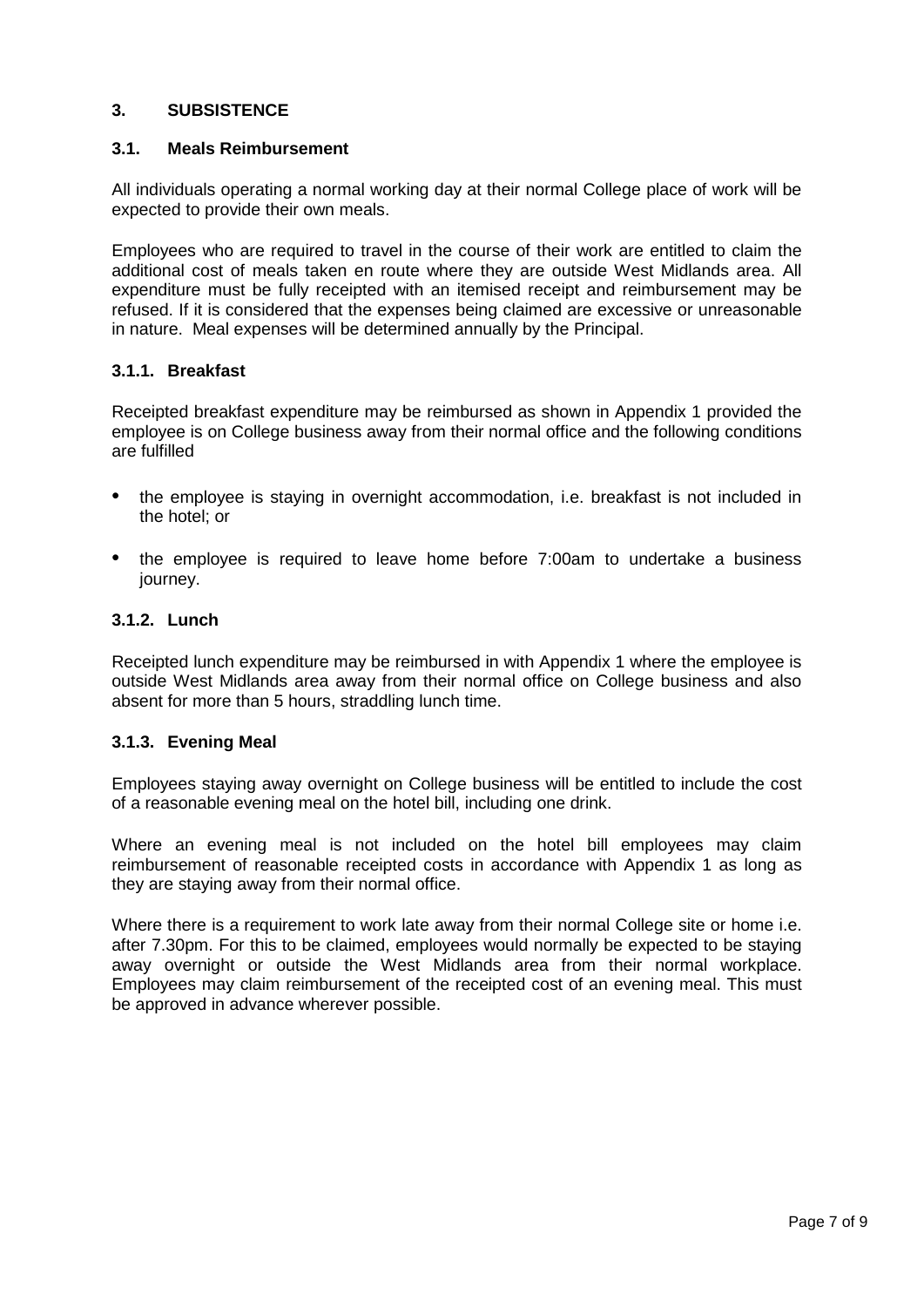#### **3.2. Hotel Accommodation**

When required to stay away overnight on College business, employees may claim for the cost of the room and board.

Where the total cost of overnight expenses (including meals) exceeds £100 per night, advance approval and authorisation of the Principal must be obtained.

Employees must obtain itemised receipts for all reimbursed expenses wherever possible as set out in Appendix 2 and processed as detailed in 1.1 above. Any costs over this limit must be settled separately by the individual when checking out.

#### **3.3. Staff Meals**

Where employees incur meal costs for valid business purposes, but without any customer present, the costs involved should be authorised by the most senior person present. Authorisation in advance should be obtained from a member of the EMT. Full reason for the expense should be noted on the expenses claim form along with details of all attendees where the one person has paid for other attendees.

Examples of valid business purposes include management and training etc, meetings continuing over a meal time or sensitive confidential business meeting held outside the office, but not meal expenses incurred for purely social reasons. As refreshments are usually served at Corporation and Committee meetings, meal costs arising from these would not normally be reimbursed.

#### **3.4. Entertainment**

Necessary business entertaining costs will be reimbursed on production of itemised receipts. The following information must be shown on the expenses claim form:

- (i) the names(s) or attendees;
- (ii) the organisation which they represent: and
- (iii) the purpose of the entertainment

Entertainment must be authorised in advance in line with the table below:

| All staff except members of EMT                     | Member of EMT               |
|-----------------------------------------------------|-----------------------------|
| Executive Management Team (EMT) except<br>Principal | Principal                   |
| Principal                                           | Chair of Corporation        |
| Governors (excluding Chair of Corporation)          | <b>Chair of Corporation</b> |
| Chair of Corporation                                | Vice Chair of Corporation   |

Where the only individual in attendance are employees of the College, the rules described under "Subsistence" should be followed.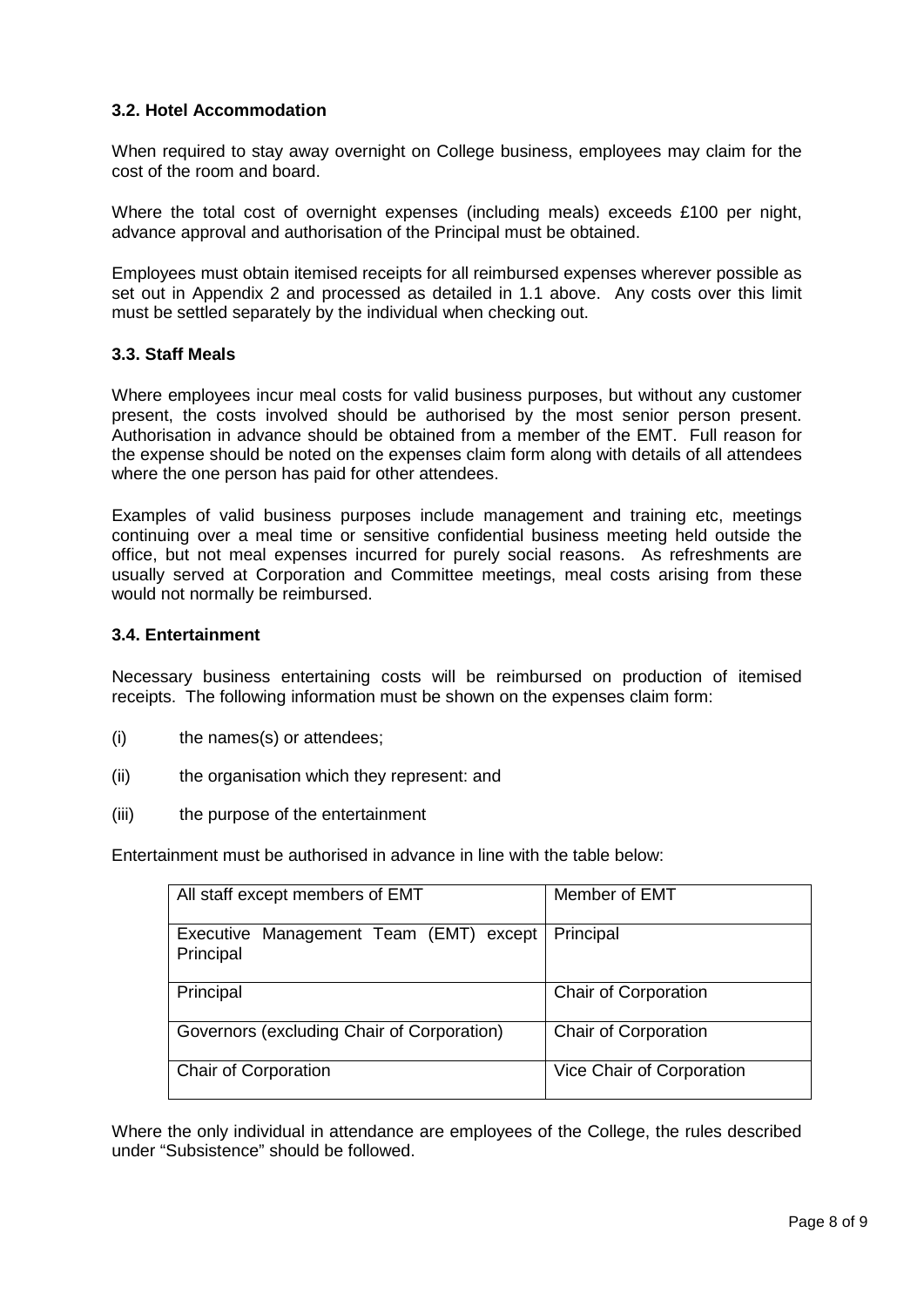No tax or NIC liability will arise in respect of entertainment expenses incurred in accordance with these rules.

#### **3.5. Whole College Events**

The College will contribute towards the cost of whole College events available to all employees up to a rate of £150 per person per annum. A taxable benefit in kind will arise, if not all employees receive the same level of benefit. Any taxable benefits will be declared on the P11D forms of the attendees. Alternatively, the College may, at its discretion, pay the liability to HMRC on behalf of the employees.

#### **3.6. Cards, Flowers and Gifts for Governors and Staff**

The College may, at the Principal's discretion, send cards or flowers to governors, employees or spouses in special circumstances, for example during illness or bereavement.

After 20 years service, staff are given flowers or a gift to the value of £50.00, as a long service award.

The Corporation may, at the Chair's/Vice Chair's discretion, give gifts to thank governors for service to the College, as appropriate.

#### **4. EXPENSES AND BENEFITS**

#### **4.1. Home/Mobile Telephone**

By prior approval with the Principal or Vice Principal Finance the College will reimburse the cost of business calls occurred on home telephones or mobile phones on the production of an itemised bill. Approval must be received before any calls are made on this basis. Line rental will not be reimbursed.

No tax or IC liability will arise.

#### **4.2. Internet**

By prior approval with the Principal or Vice Principal Finance, the College will reimburse the cost of internet connection, only where it is strictly necessary for business purposes, e.g. to enable employees to access the College network. All claims must be fully receipted. Any private use by employees will not be paid for by the College. Approval must be received before any costs are incurred on this basis.

#### **4.3. Training Courses**

The College will bear the cost of external training courses where the College is satisfied that the Staff Development approval process has been followed and the training leads to the acquisition of knowledge or skills which are necessary for the duties of the employment, or directly related to increasing effectiveness in the performance of the employee's present or prospective duties in the employment. Where either of these conditions are met, the Vice Principal Human Resources and Student Services may agree to bear the cost of the course fees and essential books.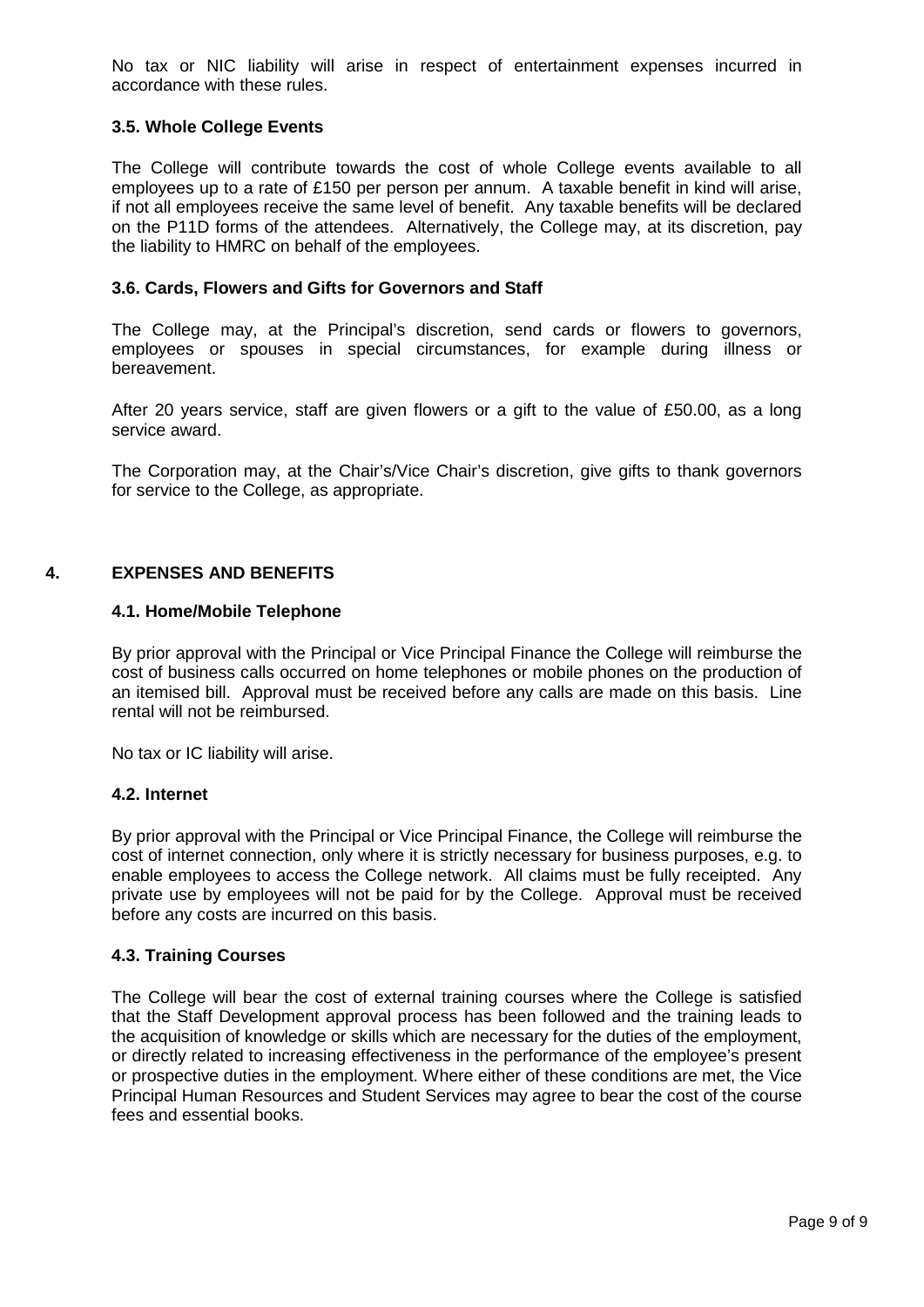## **Appendix 1 Expense Rates and Allowances**

| Mileage rates where the employee uses their own car for business                             | First $10,000$ miles $-45p$ per mile.<br>Over 10,000 miles - 25p per mile |
|----------------------------------------------------------------------------------------------|---------------------------------------------------------------------------|
| <b>Staff Development</b>                                                                     | 25p per mile                                                              |
| Mileage rate where the employee uses their own bicycle                                       | 20p per mile                                                              |
| Mileage rate where the employee uses their own motor cycle                                   | 24p per mile                                                              |
| Personal incidental expenses (PIEs) where the employee is<br>abroad on business journeys.    | £10.00 per night                                                          |
| Breakfast taken on business journeys before 06.30am                                          | £6.00 per business journey or £7.50<br>in London                          |
| Lunch on business journey                                                                    | £5.00 per business journey or £7.50<br>in London                          |
| Evening meal on business journeys, not included in hotel bill                                | £15.00 per night or £20.00 in London                                      |
| Personal incidental expenses (PIEs) where the employee is in<br>The UK on a business journey | £5.00 per night                                                           |
| Daily allowance for overseas travel                                                          | British Council daily subsistence rate                                    |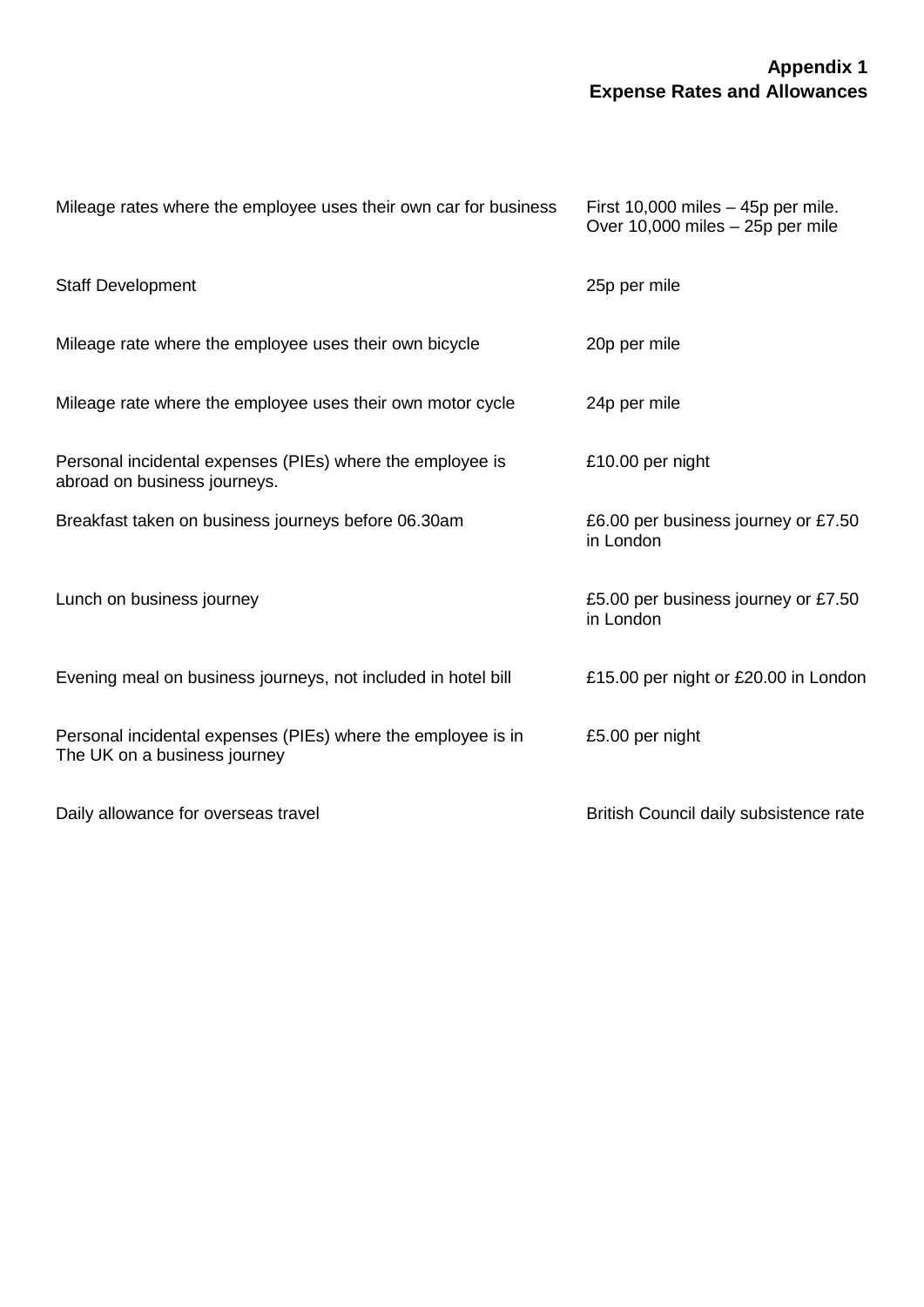

**Travelling and Subsistence Allowance Claim Form**

## *VEHICLE DETAILS*

Reg No:

**If you use a different vehicle during the period of the claim please use separate claims for each vehicle.**

| <b>CLAIM SUMMARY</b> Total all claim sheets     | £               | р |
|-------------------------------------------------|-----------------|---|
| Total number of claim pages                     |                 |   |
|                                                 | 45 <sub>p</sub> |   |
| (Receipts are required with items listed below) |                 |   |
| Car park Charges                                |                 |   |
| <b>Public Transport Fares</b>                   |                 |   |
| <b>Telephone Calls</b>                          |                 |   |
| Subsistence                                     |                 |   |
|                                                 |                 |   |
|                                                 |                 |   |

## *CERTIFICATION*

I certify that:

- (a) This is a correct record of official journeys and that I have actually and necessarily expended the amounts claimed for fares and other expenses.
- (b) The vehicle shown above is insured for business use.

Signature of Claimant..................................................... Date.......................................... I confirm that the above is correct to the best of my knowledge.

## *AUTHORISED SIGNATORY - PLEASE COMPLETE BELOW*

| Cost Centre | Value of mileage | Car Park Carges | Public transport fares | Telephone calls | Subsistence |
|-------------|------------------|-----------------|------------------------|-----------------|-------------|
|             | 8600             | 8600            | 8600                   | 8600            | 8600        |
|             |                  |                 |                        |                 |             |
|             |                  |                 |                        |                 |             |
| .           |                  |                 |                        |                 |             |

I certify that all payments and receipts have been checked and authorised.

| Cost centre/Divisional Manager |  |
|--------------------------------|--|
|                                |  |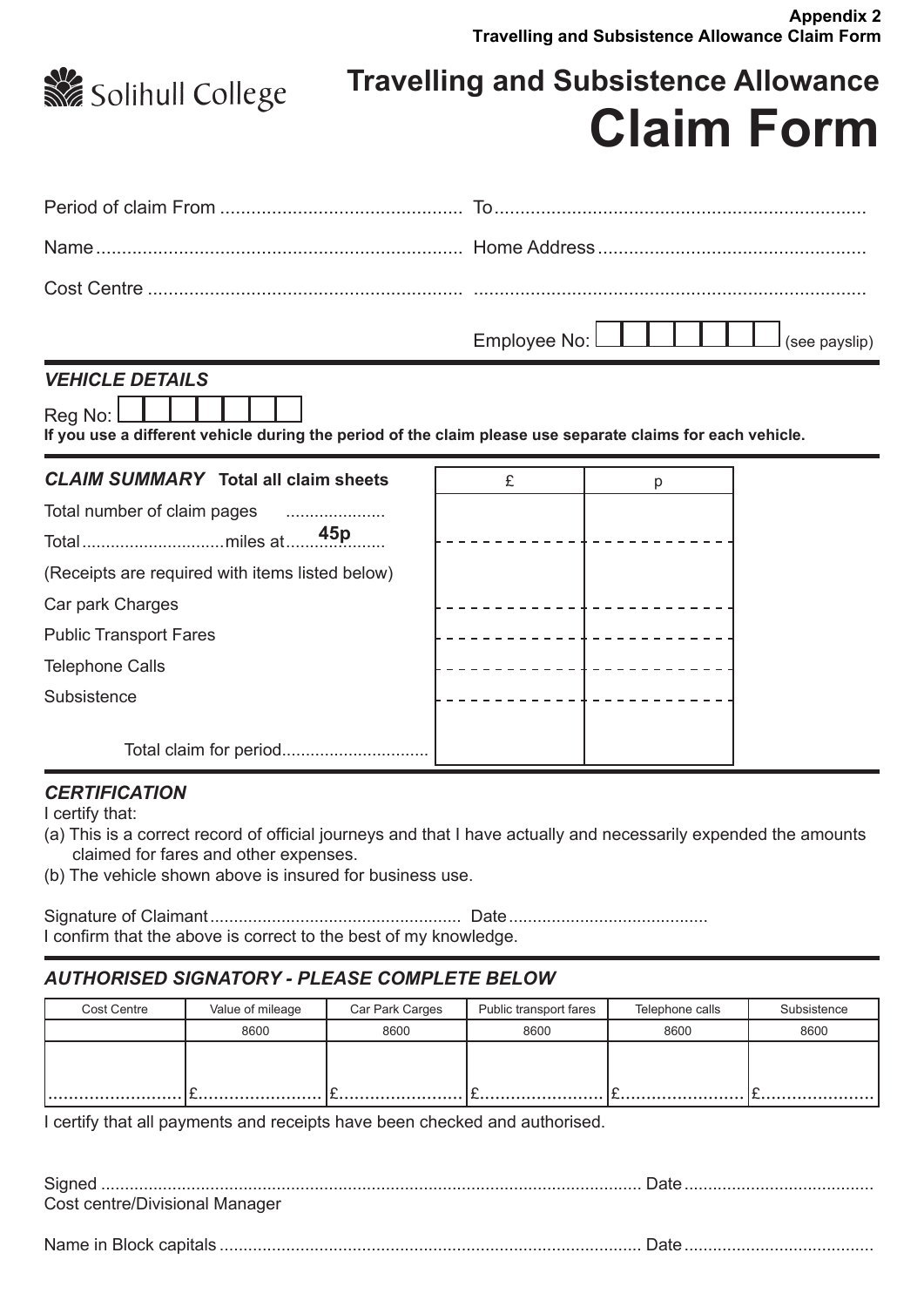# **Claim Form** Travelling and Subsistence Allowance **Travelling and Subsistence Allowance Claim Form**



|                        |  |                 | Totals (carry forward to next page)  |                                                            |              |
|------------------------|--|-----------------|--------------------------------------|------------------------------------------------------------|--------------|
|                        |  |                 |                                      |                                                            |              |
|                        |  |                 |                                      |                                                            |              |
|                        |  |                 |                                      |                                                            |              |
|                        |  |                 |                                      |                                                            |              |
|                        |  |                 |                                      |                                                            |              |
|                        |  |                 |                                      |                                                            |              |
|                        |  |                 |                                      |                                                            |              |
|                        |  |                 |                                      |                                                            |              |
|                        |  |                 |                                      |                                                            |              |
|                        |  |                 |                                      |                                                            |              |
|                        |  |                 |                                      |                                                            |              |
|                        |  |                 |                                      |                                                            |              |
|                        |  |                 |                                      |                                                            |              |
|                        |  |                 |                                      |                                                            |              |
|                        |  |                 |                                      |                                                            |              |
|                        |  |                 |                                      |                                                            |              |
|                        |  |                 |                                      |                                                            |              |
|                        |  |                 |                                      |                                                            |              |
|                        |  |                 |                                      |                                                            |              |
|                        |  |                 |                                      |                                                            |              |
|                        |  |                 |                                      |                                                            |              |
|                        |  |                 |                                      |                                                            |              |
| PURPOSEOFJOURNEY       |  | <b>MILES</b>    | MILOMETER READINGS<br>Start   Finish | DETAILS OF JOURNEY<br>(Brought forward from previous page) | DATE         |
| $\ldots$ .201 $\ldots$ |  | $\overline{10}$ | $201$                                |                                                            | Period from. |